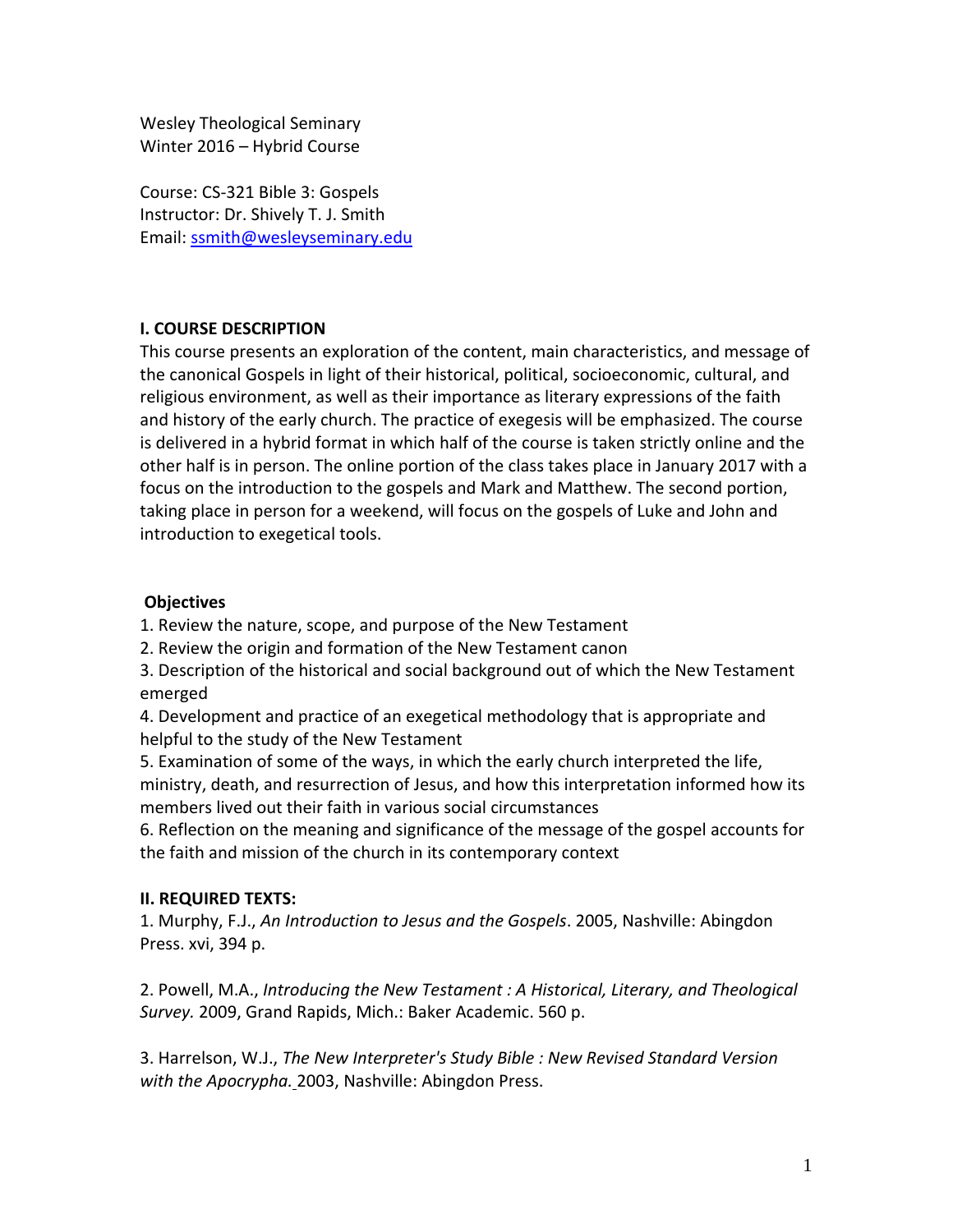4. Throckmorton, B.H., *Gospel Parallels : A Comparison of the Synoptic Gospels*; with alternative readings from the manuscripts and noncanonical parallels. 5th ed. 1992, Nashville: T. Nelson.

## **III. COMMENTARIES and DICTIONARIES:**

Students are encouraged to build a library of commentaries o the various books of the New Testament. There are many one volume and series commentaries in existence differing greatly in content, style, and level of difficulty as well as dictionaries. Here are some suggested commentaries and dictionaries to consider for building your library:

Commentary Options

- Harper's Bible Commentary. San Francisco: HarperCollins, 1988.
- Interpretation: A Bible Commentary for Teaching and Preaching. Louisville: Westminster/John Knox, 1982 –
- New International Biblical Commentary. Peabody, Mass.: Hendrickson, 1992 –
- The New Interpreter's Bible. Nashville: Abingdon Press, 1994 –
- The Oxford Bible Commentary. New York: Oxford U.P., 2001.

Dictionary Options

- Achtemeier, Paul J. et al. *The HarperCollins Bible Dictionary.* Rev. ed. San Francisco: HarperSanFrancisco, 1997.
- Freedman, David N., ed. *Anchor Bible Dictionary.* 6 vols. New York: Doubleday, 1992.
- Freedman, David N. et al. *Eerdmans Dictionary of the Bible.* Grand Rapids: Eerdmans, 2000.
- Sakenfeld, Katherine D., et al. *New Interpreter's Dictionary of the Bible.* 5 vols. Nashville: Abingdon, 2006
- Green, Joel B., Scot McKnight, and I. Howard Marshall, eds. *Dictionary of Jesus and the Gospels.* Downers Grove, IL: InterVarsity, 1992.
- Zondervan Illustrated Bible Backgrounds Commentary Series: New Testament. Zondervan, 2002.

*Please note: Matthew Henry's Bible Commentary is NOT recommended. Written almost three hundred years ago, it is of historical interest only, having been written before all the interpretive insights gained by biblical study in the intervening centuries. It is in the public domain and so is widely available online, but is not a scholarly reference.*

### **V. INSTRUCTIONS FOR PRE‐CLASS WRITTEN ASSIGNMENT**

If you are new to Course of Study at Wesley, please be sure to check Blackboard once you receive your logon information from our IT department. Some faculty will use Blackboard heavily and some will not, but it is up to you as the student to check and see what is posted.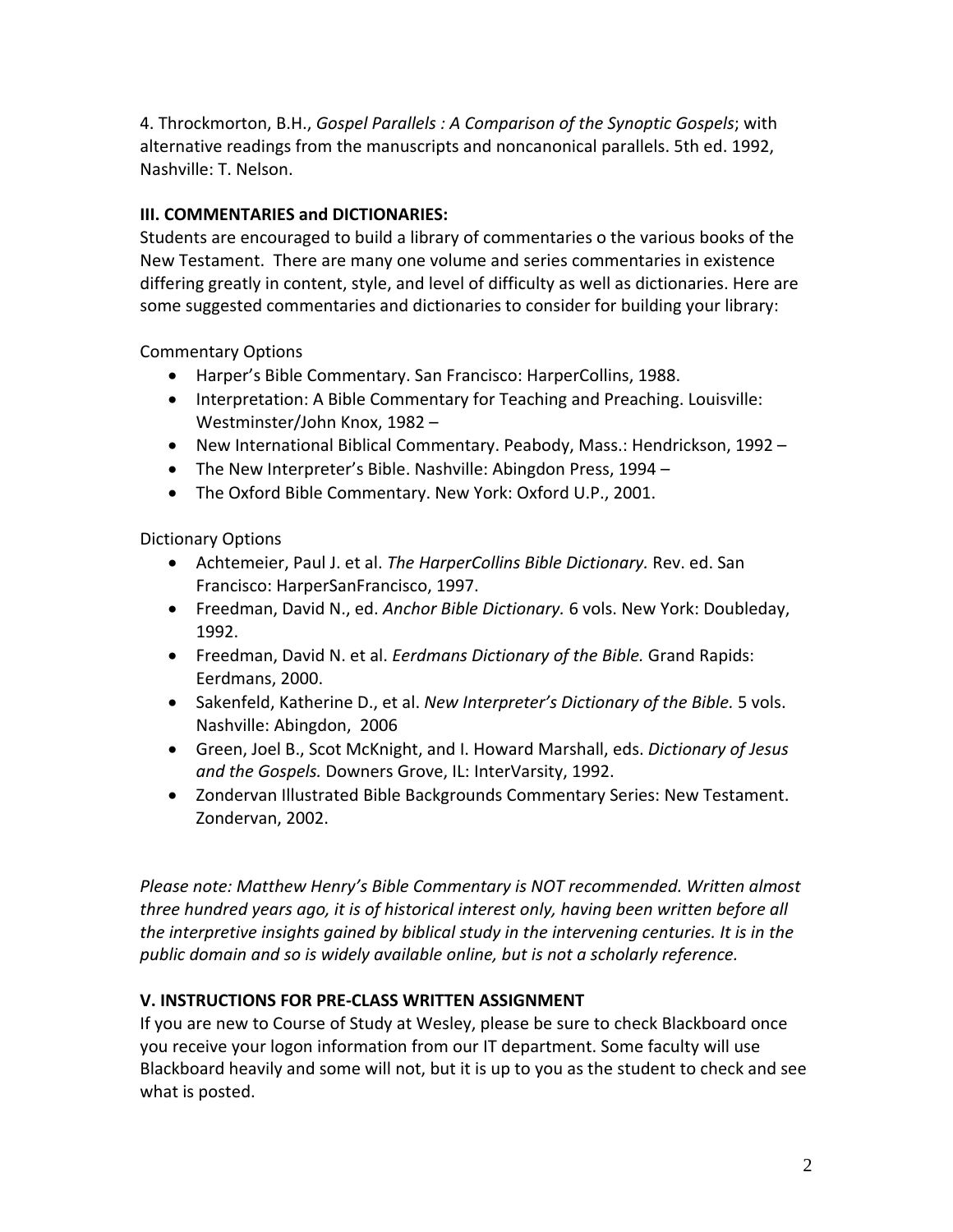Moreover, Blackboard is important for this course given the first month is online. There will be writing, posting, and reading assignments occurring all January during the online portion. In preparation for that online learning, it will help if students take this pre‐ course time to read the chapters and sections below. Paying attention to some of the key terms and questions posed. The course will continue to be developed over the next 6 weeks in preparation for the online component for the course. More information on the kinds of writing and engagement assignments online to follow. No written work is due prior to the start of class, but all questions, terms, and concepts listed below will be discussed and engaged in the January 2017 online classroom experience.

NOTE: In the pre‐class reading below, it is important that your thinking and comprehension reflect engagement with the assigned readings in the texts as well as with the New Testament itself. Additional secondary readings (e.g. Bible commentaries) may be consulted as appropriate, but such supplemental research and reading is not expected for the sake of this particular assignment.

### **Reading 1: Summary and Reflection of the Gospels**

[Readings: Read Powell, Chapter 2: "The New Testament Writings"; Murphy, Chapter 1: "Critical Study of the Gospels"]

*Study Questions:*

- 1. What are the key points made in the chapter?
- 2. What are the implications for the examination of scripture?
- 3. Describe the kinds of "criticism" of Biblical texts that scholars use and how those can be helpful to us.
- 4. Compare the ancient use and views of authorship (use in a local community, anonymity, writing in the style of another previous author) with contemporary views of authorship (publicity, copyright laws, citation, plagiarism) (text pp. 48– 49).
- 5. Compare and contrast the modern concerns of historiography (dates, "facts," confirmation of events, eyewitnesses, and archeological confirmation) with ancient concerns for preserving church tradition (text pp. 49–53).
- 6. What are the criteria for including a writing in the canonical lists? What did the early church mean by "apostolic Christianity" (text p. 53)? Why did church leaders begin constructing lists of Christian writings?

# *Key Words:*

Testament, apostolic, catholic, canon, criticism, exegesis, hermeneutics,

# **Reading 2: Understanding Context:**

Understanding context is essential in being able to interpret a text. Understanding context helps us to understand what the text might have meant to its original readers. Lacking an understanding of context can lead to misinterpretation. Imagine, for example,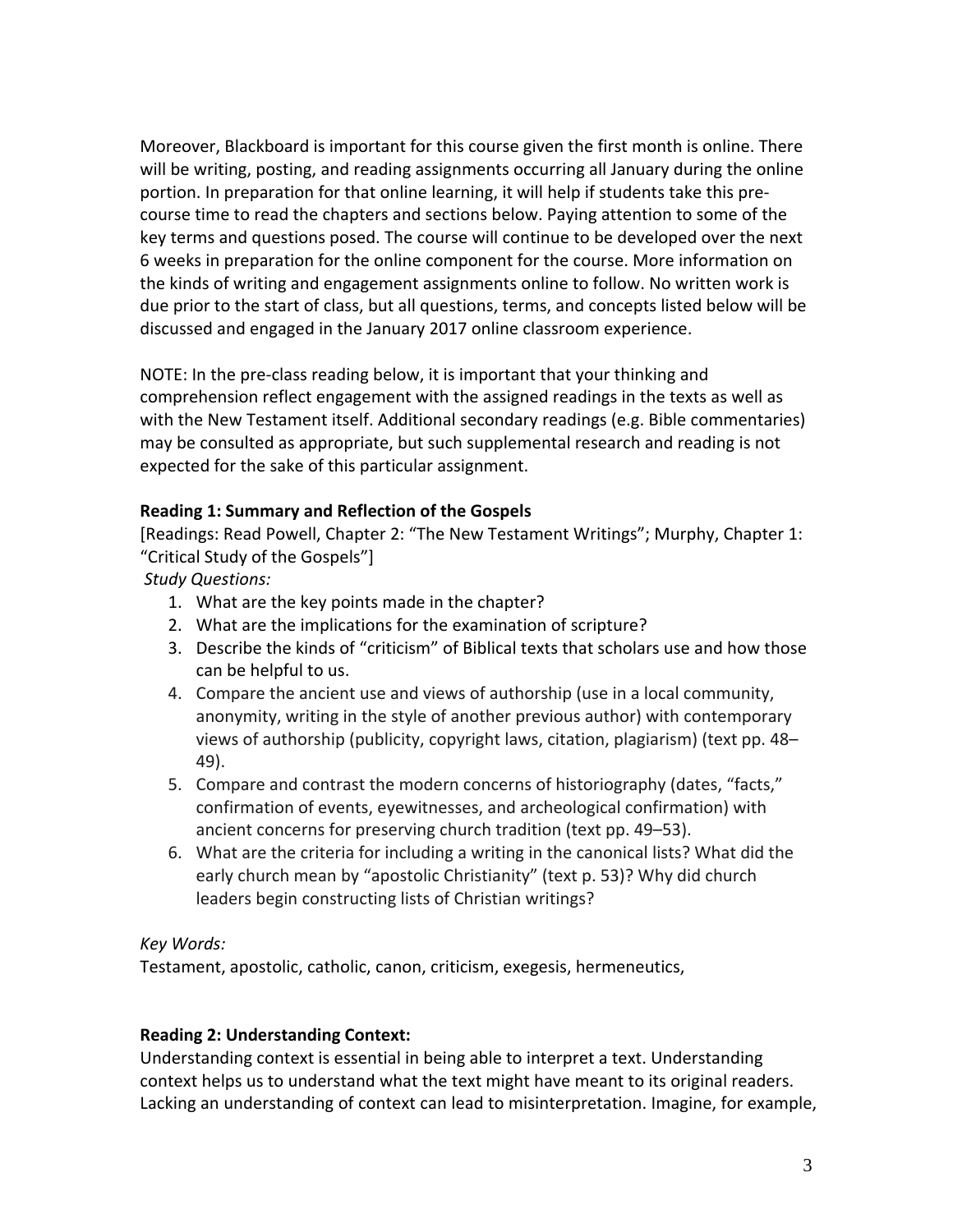how statements like "Dave Roberts stole home last night" and "Elvis is king" might look to someone who didn't know anything about baseball or who didn't know that America was a republic. Without understanding context, it is possible to come up with interpretations that meet the literal meaning of the words but miss the point altogether.

[Readings: Powell, Chapter 1: "The New Testament World"; Murphy, Chapter 2: "Reconstructing Ancient Worlds: Gospel Contexts"]

### *Study Questions:*

- 1. As you review the readings, note points that seem to be especially important and Informative for an informed reader of the New Testament to know about its context.
- 2. What historical events, situations, and conditions might account for the diversity within Judaism in the first century?
- 3. What do Jews living in Palestine have in common? What made Jews different from one another, or what might cause divisions among them? Be sure to consider social and economic conditions, as well as cultural, historical, and geographical differences.
- 4. Create a grid or table listing the different kinds of Jewish groups and their convictions, practices, and examples from the NT.
- 5. What is meant by "patronage" in this chapter (text p. 44)? How does patronage use honor and shame as a kind of social currency?
- 6. What are the basic convictions and practices that all Jews of the first century shared?
- 7. Name some distinctions of the Roman Empire of the first century.

# *Key Words:*

BCE/CE, Antiochus IV Epiphanes, Apocrypha, Maccabees, Hasmonean Dynasty, Pentateuch, God‐fearers, Hellenism, Diaspora, Septuagint, deuterocanonical writings, apocalypticism, Gnosticism

# **Reading 3: Sampling the Gospels: Mark and Matthew**

One of the ways to get a sense of how the Gospels are both the same, yet different is to compare/contrast the Gospels of Mark and Matthew. The Gospel of Mark is the first Gospel, serving as the foundation for the Gospels of Matthew and Luke. Together, the gospels of Mark, Matthew, and Luke make up what is called the Synoptic Gospels. In contrast, the Gospel of John shares some features of the Synoptic Gospels, but is ultimately a wholly different Gospel account altogether. By paying attention to the storyline of Mark and Matthew respectively, readers can get a sense of one of the two major storylines shaping the gospel account. During the month of January, we will focus on the shape of the Synoptic storyline as understood through the Gospel of Mark and Matthew. During our meeting together in February, we will look at the Gospels of Luke and John.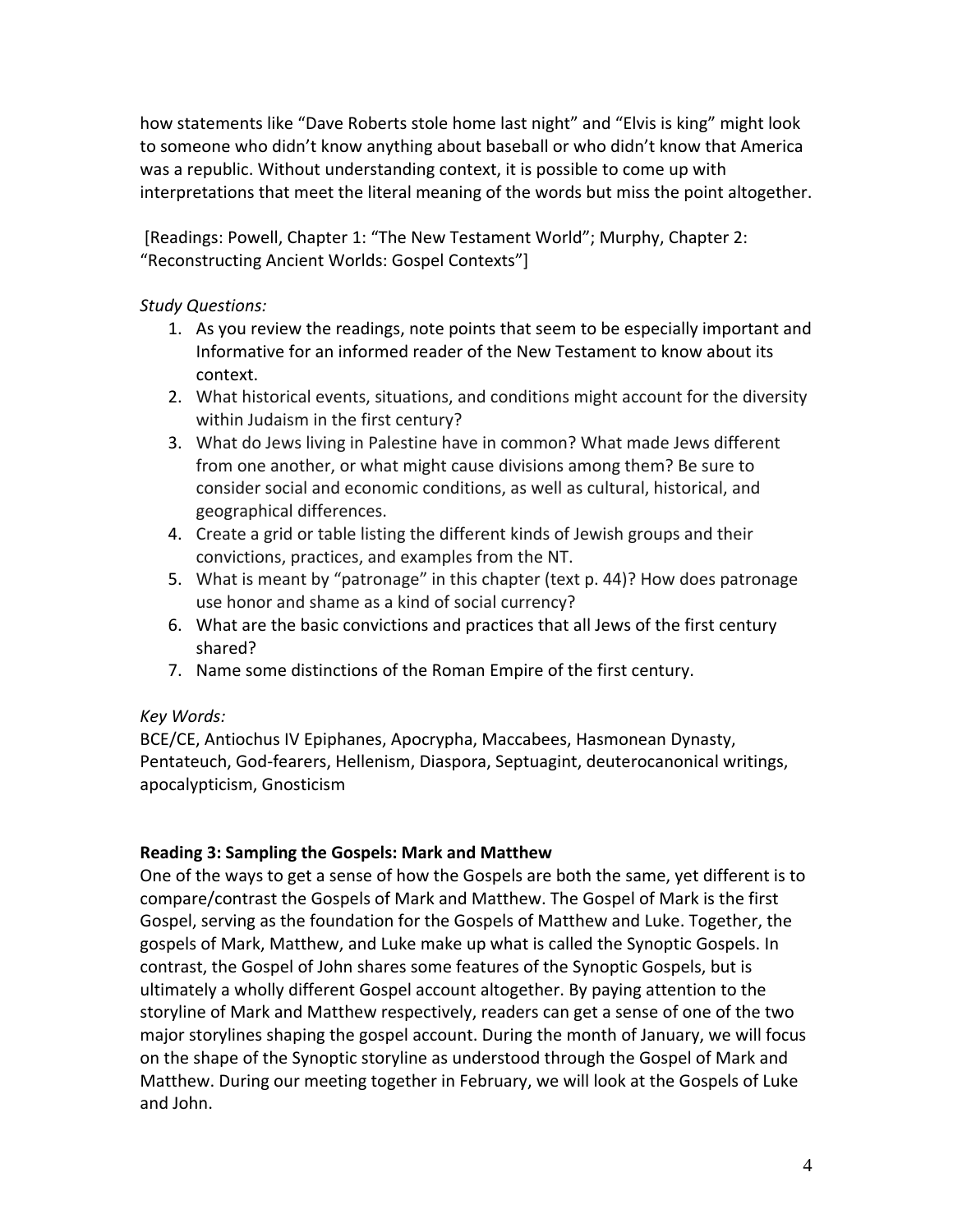In preparation for out month long study, read the following chapters about Mark and Matthew from your textbooks.

[Readings: Powell, Chapters 5 and 6: "Matthew" and "Mark"; Murphy, Chapters 3‐4: "The Gospel of Mark" and "The Gospel of Matthew]

*Study Questions*

- 1. What stories does the Gospel of Matthew include that Mark does not? How does that new material shape Matthew's version of Jesus' life, death and resurrection?
- 2. Who is Mark's Jesus and who is Matthew's Jesus? Resist the desire to harmonize.
- *3.* Get familiar with the layout of your Throckmorton Parallel. What are the different sections and columns representative of?

#### *Key Words:*

Messianic Secret, kingdom of God, inclusion, Sermon on the Mount, Papias, Q‐Source, Immanuel, M‐Source, Synoptic Problem

### Grading:

The instructor assumes that everyone in the class is capable of the work required to receive a **"B"** grade for each assignment. The following interpretations of the meaning of each grade have been developed to help class members review their work to identify strengths and problems.

- **B** means that the basic elements of the assignment have been faithfully included, the argument is internally coherent, and clearly articulated.
- **B+** means the assignment is also well crafted.
- **A‐** means that the assignment is not only well crafted, but it also probes the issues with considerable insight.
- **A** means the assignment is well crafted, reveals considerable insight, and moves beyond the range of the student's prior knowledge to begin to construct new perspectives and meanings for the subject. In other words, it shows the student's imagination at work; it has a creative edge.
- **C+** means that the assignment lacks clarity or focus, tends to reveal more the writer's opinions than the results of the writer's analysis, and lacks reflective insight into the issues being discussed.
- **C** means that the assignment does not move beyond the reporting of information